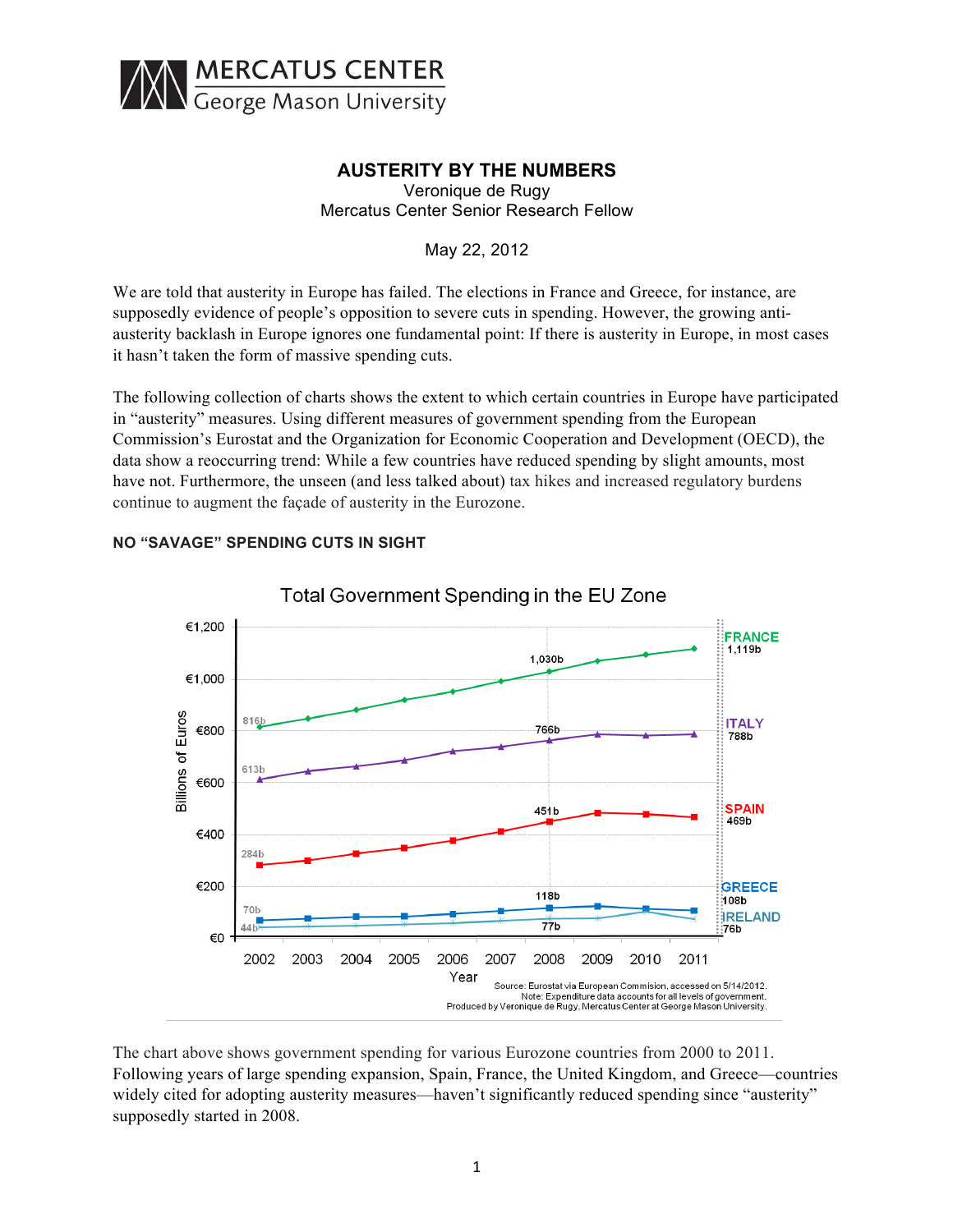

France and the United Kingdom have not cut spending. When spending was actually reduced—between 2009 and 2011 in Greece, Italy, and Spain—the cuts were relatively small compared to the size of their bloated European budgets.

While Italy reduced spending between 2009 and 2010, it also increased spending in the following year by an amount larger than the previous reduction. The same is true for Ireland, where spending in the country went down between 2010 and 2011 by  $\epsilon$ 27.9 billion after going up by  $\epsilon$ 25.7 billion the year before. That's a miniscule  $\epsilon$ 2.2 billion drop from 2009 to 2011.

Most important, meaningful structural reforms were seldom implemented. Whenever cuts took place, they were always overwhelmed with large counterproductive tax increases. This so-called balanced approach—some spending cuts for large tax increases—has been proven to be a recipe for disaster by economists. It fails to stabilize the debt, and it is more likely to cause economic contractions.

#### **ADJUSTING FOR INFLATION**

This version of the previous chart uses data from the European Commission's Eurostat to show total government spending in real terms from 2000 to 2011. It is important to note that inflation hasn't changed much in the past three years. Again, after the data is adjusted, we see that spending increases are the norm rather than the exception. This is evidence that nominal spending is what matters in the short run. The real question to be addressed is how bad spending cuts have been in nominal terms.

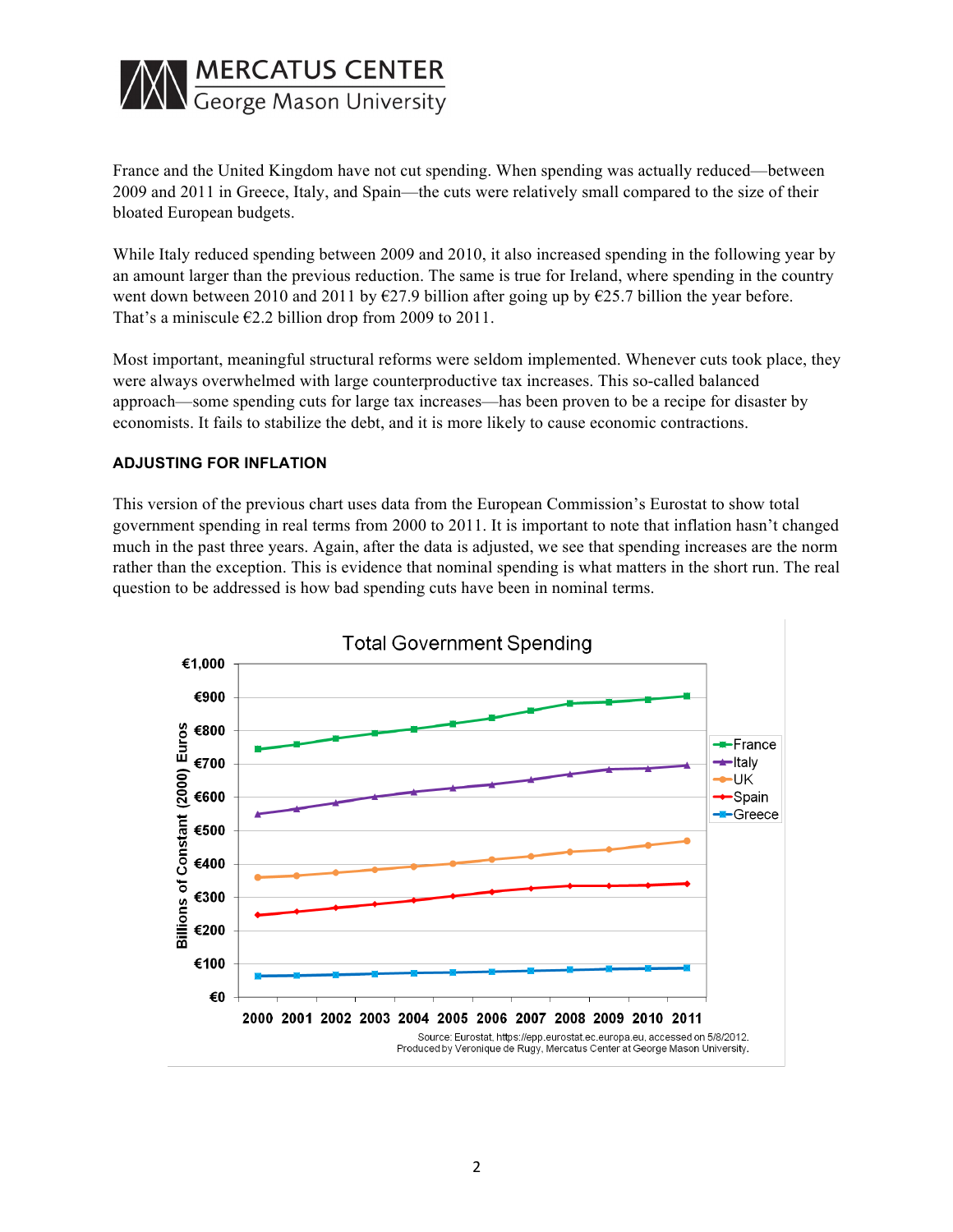

#### **GOVERNMENT SPENDING BY COUNTRY**

The charts below show the profiles of European countries' spending patterns to assess the magnitude of change in real government expenditures between 2002 to 2011. The data showing the United Kingdom's government spending is presented in nominal and real pounds from 2000 to 2011.









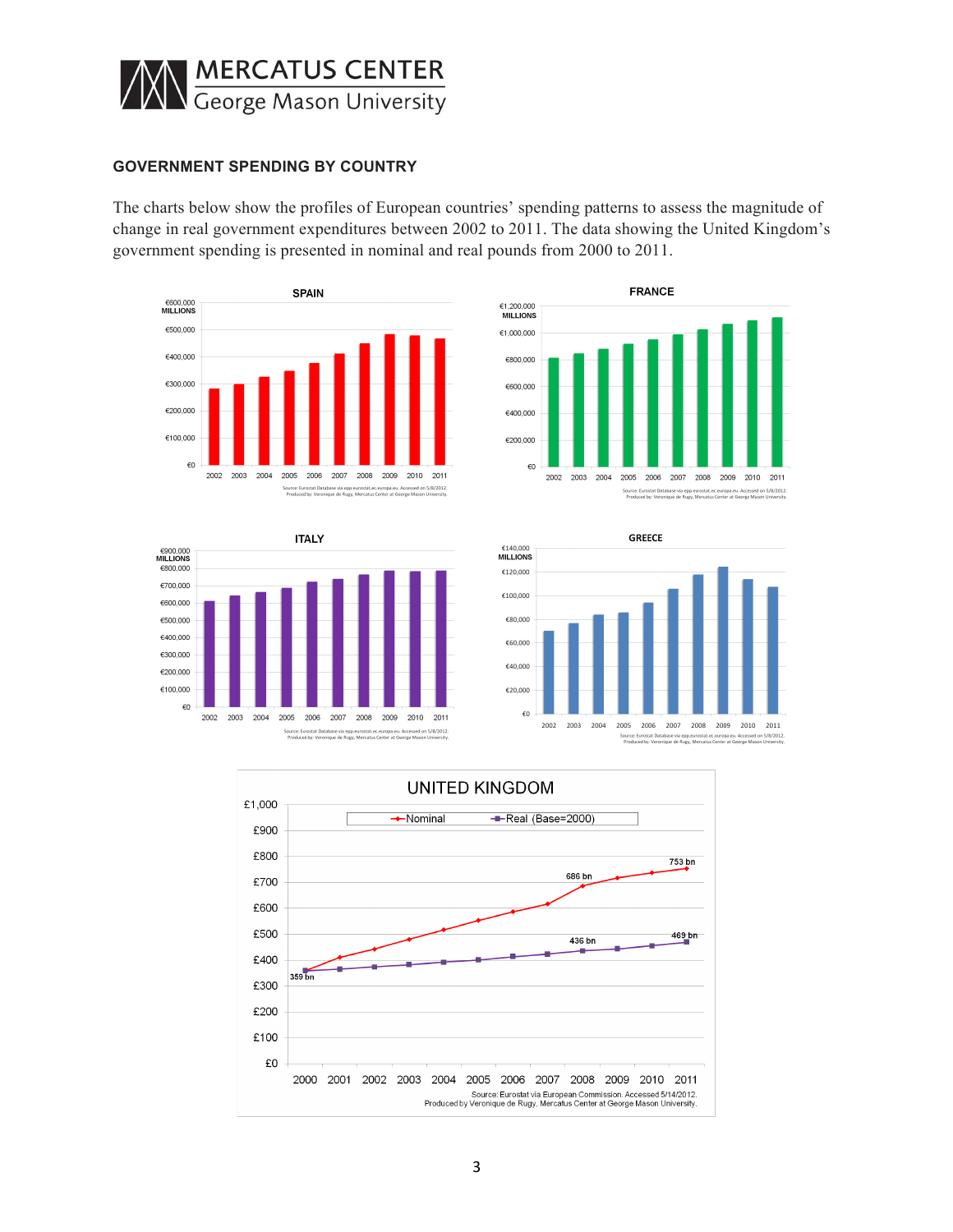

### **GDP GROWTH RATES: THE SWEDISH APPROACH**

This chart uses GDP growth rate data from the OECD to illustrate the magnitudes of economic growth in Sweden, the United States, and France from 2006 to 2011.



The three-country comparison highlights that, while each recorded negative economic growth after the recession, Sweden not only took the largest hit but also experienced the largest rebound by 11 percent (from –5 percent in 2009 to 6.1 percent in 2010).

So what accounts for the difference in outcomes? First and foremost, France has yet to cut spending. In fact, to the extent that the French are frustrated by so-called budget cuts, their only real complaint is that future increases in spending will not be as large as planned. (The same can be said about the U.S. budget.)

By contrast, Sweden has significantly cut government spending without equivalent increases in taxes. Sweden's finance minister, Anders Borg, successfully reduced welfare spending and pursued economic stimulus through a permanent reduction in the country's taxes, including a 20-point reduction in the top marginal income tax rate. As a result, Sweden's economic growth has, of late, trumped every other European country's. Sweden's commitment to reform has paid off in economic growth.